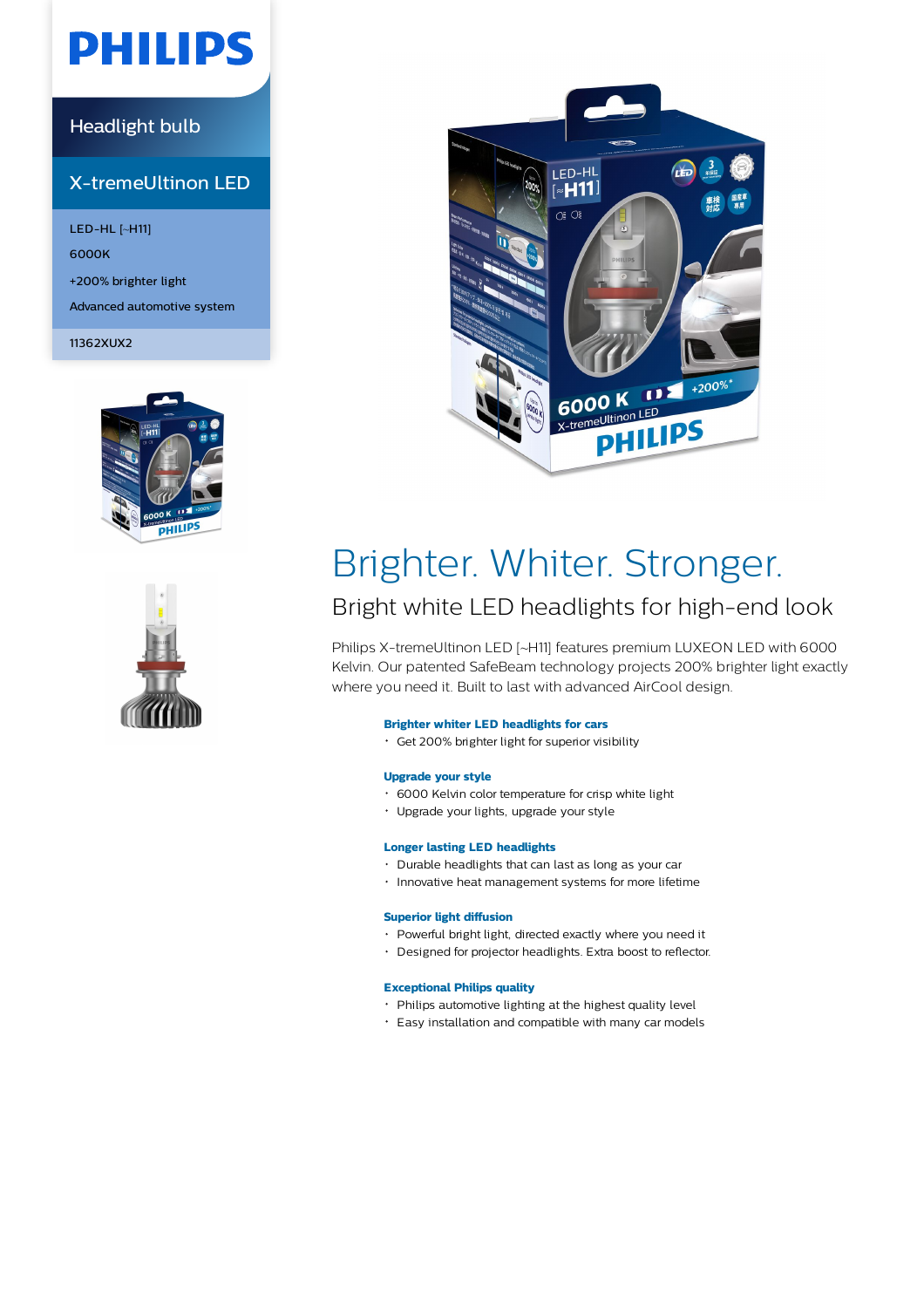# **Highlights**

#### **Vivid bright light**

Driving in the dark is demanding, so you rely on your headlights. Forward and peripheral vision are both important to enhance your driving ability for a safer drive. With an intense bright beam, Philips X-tremeUltinon LED headlights for cars improve your visibility by up to 200%. Once you experience this daylight– like effect, you'll always prefer LED. The more you can see, the better you perform, the faster you react and the safer you are. So don't let darkness win, choose Philips and start driving at night with greater confidence and control.

#### **Pure bright white light**

With a color temperature of up to 6000 Kelvin, the Philips X-tremeUltinon LED headlight based on automotive grade LUXEON technology produces a bright white, daylightlike beam. With clearer vision you're better able to spot obstacles and take the perfect driving line. And as you don't have to strain to see the terrain ahead, brighter lights make for a more comfortable and exciting night-time drive.

#### **Stylish white light upgrade**

Just like our eyes are windows into our souls, so your headlights say a lot about your car. If you're looking to upgrade your style, without buying a newer car, upgrading your headlights is one of the smartest ways to spend your money. Your car is an expression of who you are, so make a style statement with Philips LED headlights. Instead of yellow, you'll get a crisp, white and modern light. For that highend look, smart drivers choose the superior style of Philips LED headlights.

#### **Bright light where you need it**

The best headlights are not simply the ones that produce the strongest light. Creating ever brighter LED bulbs for cars is the easier task.

It's what you do with that extra light that matters. Uncontrolled bright light is not ideal for driving and can create dangerous glare. Fitted with SafeBeam technology, Philips LED headlights concentrate light where you need it. The uniform and accurate beam pattern is designed according to road safety regulations for halogen headlights. With more precise control of light, you have greater visibility, making you a better and safer night-time driver.

#### **For projector headlights**



The Philips X-tremeUltinon LED lights are designed specifically for complex projector headlights. At the same time they provide extra boost when used in reflector luminaires and hence serve you in a wide variety of car models, regardless of your luminaire.

#### **Enjoy a lifetime of light**

You want bright and stylish headlights. But you don't want to keep replacing failed lamps. That's a major weakness of conventional headlights; the more powerful the light, the shorter its lifespan. At a higher light intensity level, LEDs last much longer, and Philips XtremeUltinon LED products show superior durability. Due to features such as AirFlux and AirCool heat management systems, they last up to 12 years. With most cars replaced or upgraded within that time, your stylish new headlights should last you the lifetime of your car.

#### **Longer-lasting headlight lamps**

LED headlight lamps generate heat that needs controlling. Philips AirFlux and AirCool technologies is a smart cooling system that diverts heat away from the light's critical components. By increasing heat resistance, Philips LED headlights last longer than other comparable products currently on the market. But durable lights are not just about convenience and value for money, they're also about safety. You don't want your lights to fail while in use. With Philips LED lights you can drive in total serenity.

#### **Automotive grade quality**

The technologically advanced Philips lighting is renowned in the automotive industry, and has been for over 100 years. The Philips Automotive Grade Quality products are designed and developed following strict quality control processes (including applicable ISO norms), leading to consistently high production standards. Major car manufacturers choose Philips lamps, because when you buy Philips, you buy quality. You get powerful bright light, and precise beam performance. You get high-end style. And you get an advanced LED lighting system for a safer, smoother and more enjoyable drive.

#### **Ready, steady, installed!**

Designed to be easily installed in compatible vehicles, drivers with maintenance experience will be able to upgrade compatible headlights with ease. However, it's recommended that you get your new Philips LED headlights installed by specialist mechanics – they will make sure you're ready to go. While these headlights are compatible with a wide range of existing car models, not all car types are supported.